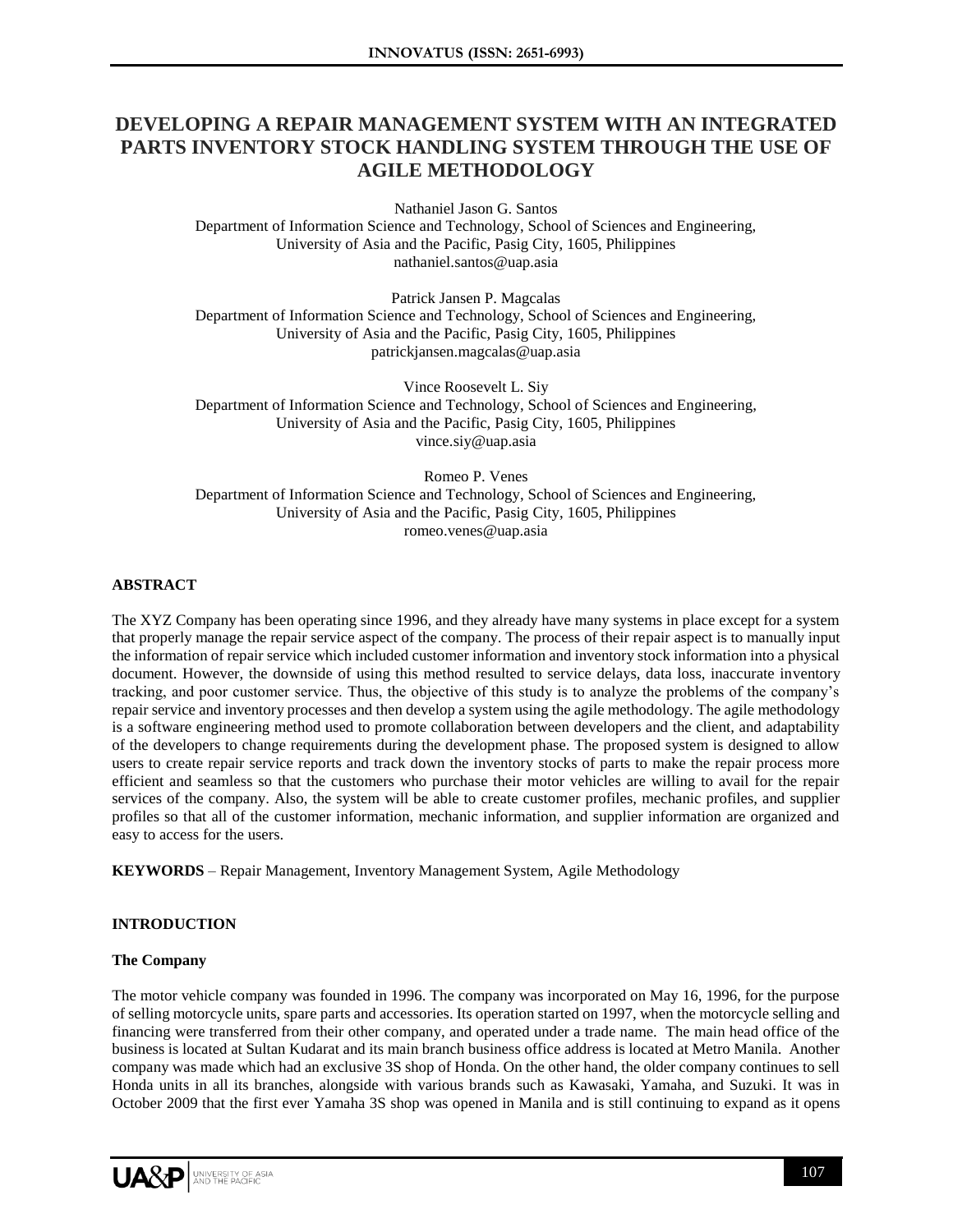more branches in Visayas and Mindanao. The organization's venture into the motorcycle business has really proven its potential as it has survived the fast race of the industry. A fact worth noting is that both the old and new company carved its name to the throne of top dealers in the motorcycle industry. Through time, expansions were inevitable and the company has saturated expanding their business in Luzon, Visayas, and Mindanao. Today, the organization has more than 200 branches.

### **Agile Methodology**

Agile development emphasizes on the continuous delivery of system requirements, adaptability to change, and team development. The development of the system is separated into time boxed iteration called "Sprints" that lasts for 30 days. In each Sprint, the team must conduct a sprint review and a sprint retrospective. A sprint review is a meeting between the development team and the client in order to discuss the progression of the system being developed, and system changes that the client will suggest. [1] On the other hand, a sprint retrospective is a meeting between the development team and their Scrum Master, who manages the development team, where the discussion is about the performance of the development team and the team discuss the next set of deliverables in the next sprint.

#### **Research Objective**

The research objectives will be set based on the problems that the client explained to the researchers. These objectives will help the researchers in knowing what functions that the proposed system will have. Here are the following research objectives:

- 1. The system must manage the repair history for each motorcycle serviced.
- 2. The system must manage the customer information of all branches.
- 3. The system must manage the inventory of the motorcycle parts available in the branch and other branches.

### **LITERATURE REVIEW**

Collecting storing and managing customer information about your customers, clients, and other stakeholders is essentially a necessity for most businesses. This strategy allows the business to better understand and analyze the needs of the customers and further enhancing customer relationship. This starts with collecting the needed information in a business process. [3] A simple way of recording customer information electronically through a spreadsheet is a common way for businesses but automated systems that perform the management of customer information and other business processes is more suitable.

Any repair shops will have difficulty in managing information of their repair services and the need of using a repair management system is recommended in order to lessen the workload of managing repair service information. One example of a repair management system is Woksen Management System. The company known as Woksen developed a flexible and reliable system for repair or workshop businesses which allows these businesses to generate reports for services and financials, create customer profiles, estimates finances, and tracks the customer's status. The system promotes information visibility among different branches because Woksen Management System is a centralized system. [5] Another example of a repair management system is Direct Shop by Identifix. Direct Shop is a shop management system that allows users to accurately track repair invoices and improve customer relations through the creation of customer profile that contains the information of the customer including the details of the vehicles that they owned. [6]

Inventory tracking systems have developed over a lot of time. Many years ago we've known the process of inventory tracking systems as manually writing down each inventory transaction on a file card which they call a cardex. [2] "Today, inventory management systems track the movement of inventory with surgical precision. Today's systems can track inventory from point of origin to final customer delivery." Although systems may have differences in functionality, each one seeks to provide a critical decision-making information for the users. The significance of having an inventory is that every business that runs has this kind of system whether manually or computerized. Some companies' buys inventory from others to resell while other companies make their own inventory called components to use in the making of the finished products. As Hamlet said, "Whichever category a company falls under, inventory represents a significant capital investment for most businesses. "[4]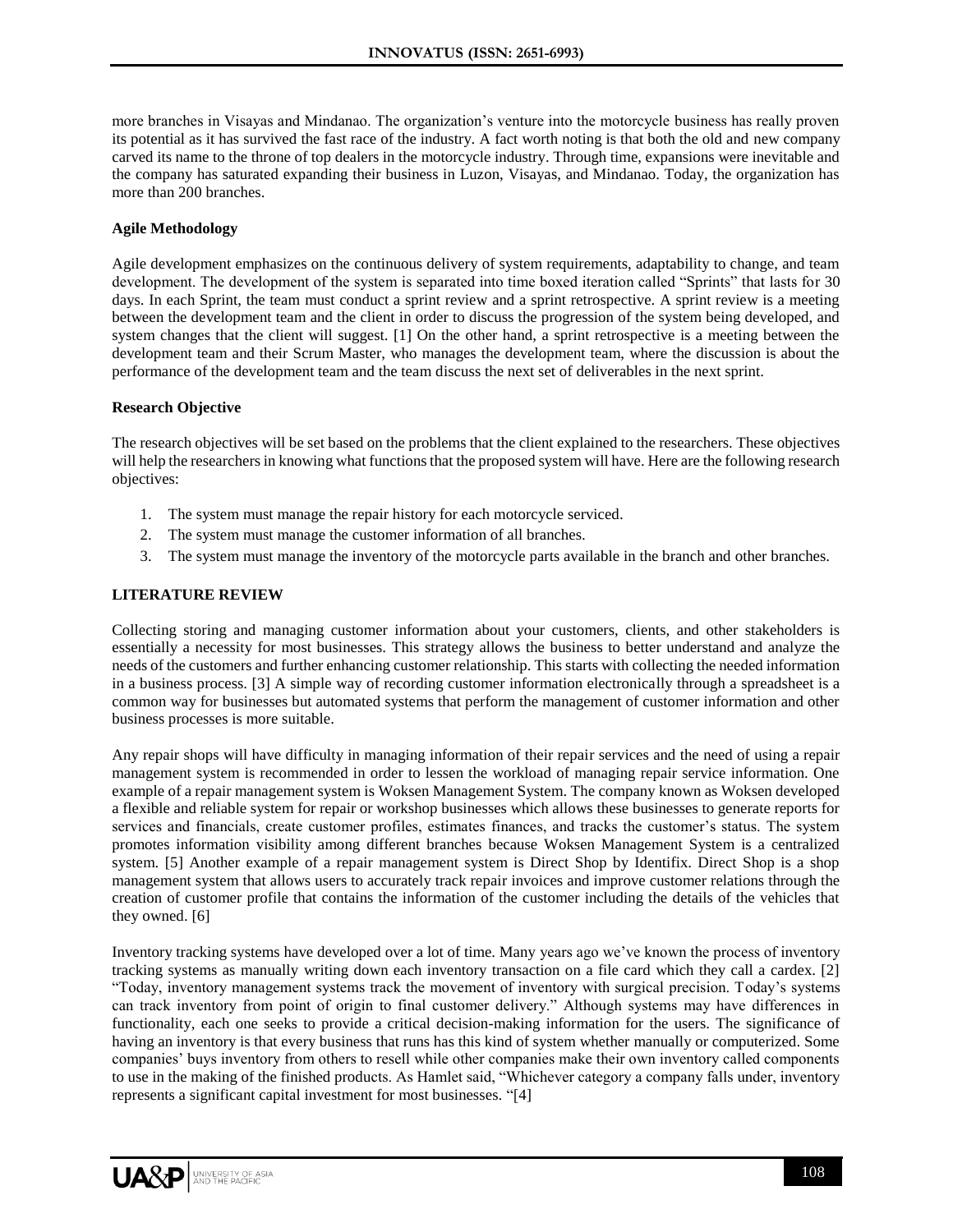### **METHODOLOGY**

For methodology of the project, the researchers will make use of two different methods which are the descriptive approach research design, and the agile development approach. In order for the researchers to gather data that will be used to design the system, the researchers must look into the operations and processes of the company. The researchers were able to gain permission from the company to study their organizational structure and business processes, and conduct interviews with the CEO, branch managers, IT department employees, and branch employees of the company regarding the issues of their current business processes. The company also provided the researchers their organizational chart and diagrams that are useful in understanding how the company performs and reacts to different situations. During the interviews conducted, the researchers gained insights and ideas on what kind of system the company needs. After several months of data gathering, the researchers have decided to develop a repair management and inventory system for the company because they do not have a system that maximizes the efficiency of their repair process.

For the development of the system, the researchers will make use of the agile methodology because the method emphasizes on development and implementing changes. The development of the system will start at the 1st week of August until the 2nd week of December. The researchers will separate the development into three Sprints which last for 30 days. At the end of each Sprint, the researchers will need to conduct a sprint retrospective with the client and then meet up with their Scrum Master to discuss the performance of the team in the Sprint and assign the next set of deliverables for the next Sprint.

### **RESULTS**

#### **Client's Comments**

At the end of each Sprint, the researchers must visit the client to show the progress of the system and then listen to comments and suggestions of the client for future improvements. The tables below show all of the comments of the client recorded during the sprint retrospective meeting.

#### **Table 1. Client's Comment for Sprint 1 Comments about the Repair Reports:**

| Journeurs about the Repair Reports:                              |  |  |  |
|------------------------------------------------------------------|--|--|--|
| Change the term 'Repair' to 'Service' in the Repair History List |  |  |  |

- Add a sort function in the Repair History
- There should be an auto-calculation of Repair Service prices prior to the Repair Part Used and the Type of Service availed by the Customer
- Add an image file upload to the viewing of Repair Service Report for proof of security

In Sprint 1, the client was impressed with the work done because the client is satisfied with functionalities for customer profile, mechanic profile, supplier profiles, system accounts, and repair history. However, the client has noticed that there are some elements in the repair service functionality that are not present such as a sort function, image upload, and an auto calculation of repair services.

### **Table 2. Client's Comment for Sprint 2**

**Comments about the Repair Parts:** View Portion: Repair Parts Used should be a pair -tabular look -per part used needs price -more than one **Comments about the Repair Reports** ● Create Repair Assessment: - add a total time consumed input for a repair service **Comments about other system issues** ● Landing Page: -Reminder if customer needs to go back

In Sprint 2, the client was overall impressed with the changes that the researchers made into the system. Also, the client was satisfied with all of the repair report and repair parts functionalities and requested a few revisions regarding the repair assessment and repair parts used functions.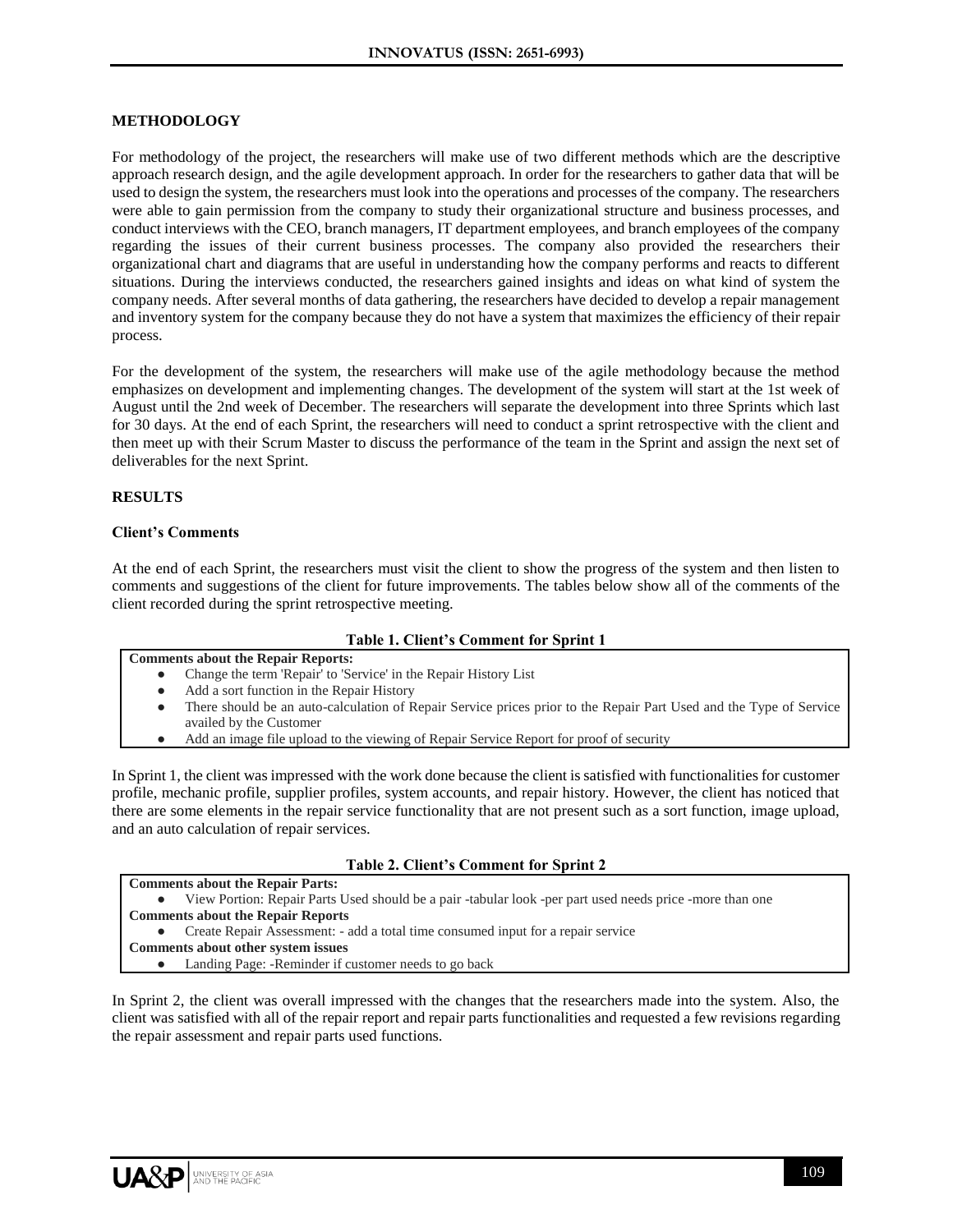#### **Table 3. Client's Comment for Sprint 3**

**Comments about the entire system:**

- Our client was satisfied with the entire system.
- All functionalities were completed.

In Sprint 3, the researchers presented the remaining revisions and add-ons that was requested by the client. Overall, the client is satisfied with the work of the researchers and then discusses with the team for its deployment in the company.

### **Client Evaluation**

The table below shows the client's evaluation of the proposed system. The scorer of the client evaluation is the IT head of the company. The evaluation will be scored based on the system's usability, performance, and its available functionalities. There are eight criteria that the scorer will judge on which are mean ease of use, nice UI, reliable, secure, efficient, complete function, all features, and ready for deployment. The highest score for each criteria is 5 while the lowest score is 1.

| Criteria                    | Table 4. Chem Evaluation of the Froposca System<br><b>Score</b> |  |  |
|-----------------------------|-----------------------------------------------------------------|--|--|
| <b>Mean Ease of Use</b>     | 4.67                                                            |  |  |
| Nice UI                     | 4.67                                                            |  |  |
| <b>Reliable</b>             | $\overline{4}$                                                  |  |  |
| <b>Secure</b>               | 4.67                                                            |  |  |
| <b>Efficient</b>            | 5                                                               |  |  |
| <b>Complete Function</b>    | 4.33                                                            |  |  |
| <b>All Features</b>         | 4.33                                                            |  |  |
| <b>Ready for Deployment</b> | 4.67                                                            |  |  |

**Table 4. Client Evaluation of the Proposed System**

Based from the scores given by the client, the researchers were able to develop the system that the client demanded. This result proves that using the Agile Methodology is the most appropriate method in software development since it allows developers to be adaptable to any changes that will be occurred through continuous communication with the client during the development phase.

### **DISCUSSION**

### **Problems Encountered**

The researchers have conducted several interviews with client including their branch employees to understand the problems and how these problems did occur. This be helpful for the researchers in analyzing these problems and how will the researchers develop the proposed system. Table 5 shows the list of problems that were mentioned.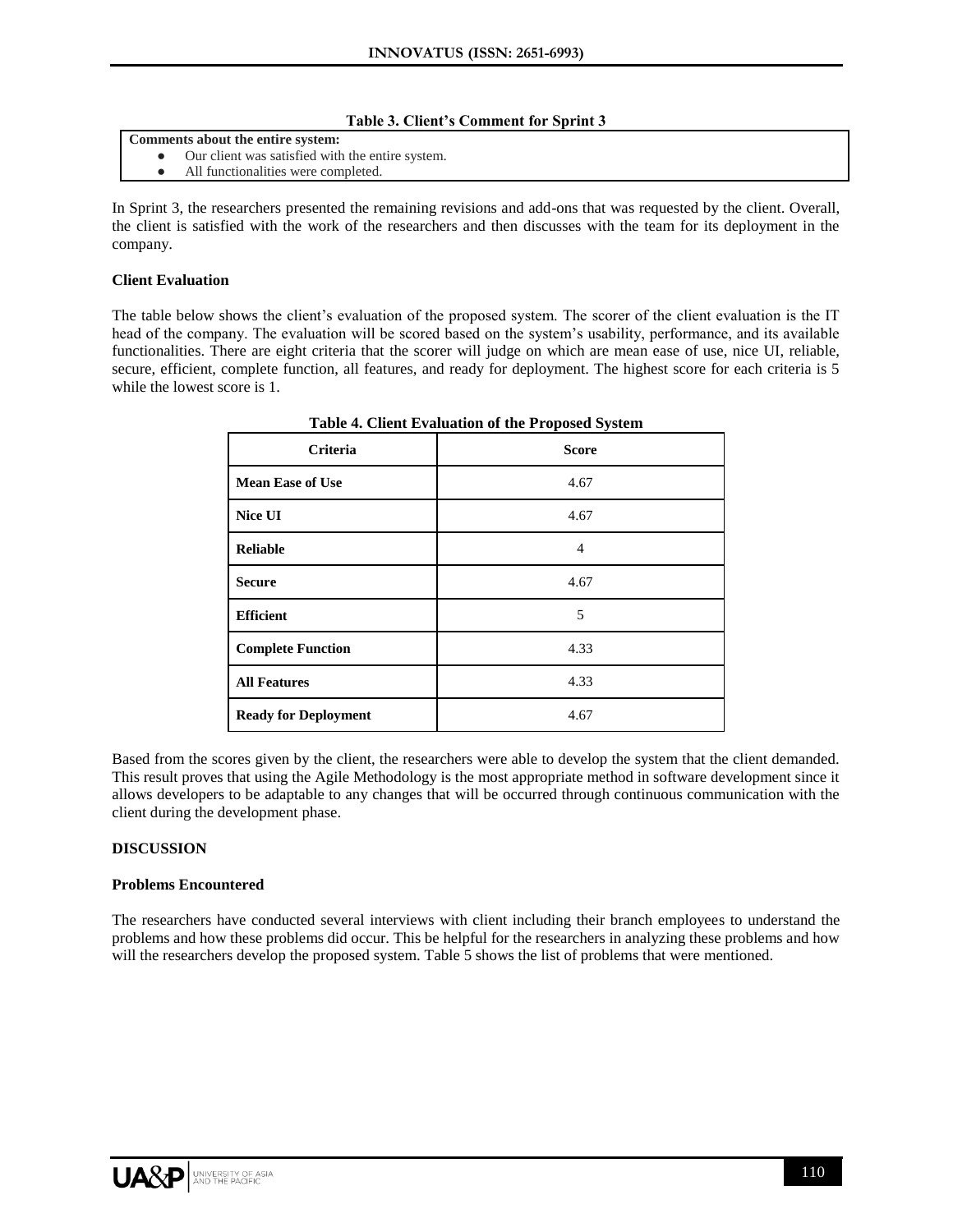### **Table 5. Problems of the Client**

| <b>Repair Service Management Issues</b>                                                    |                                                                                                                                                                                                                                                 |  |  |  |  |  |  |
|--------------------------------------------------------------------------------------------|-------------------------------------------------------------------------------------------------------------------------------------------------------------------------------------------------------------------------------------------------|--|--|--|--|--|--|
| The branch stores most of the repair service<br>information in physical files.             | This method of recording data can lead to data<br>inaccuracy.<br>Prone to data loss.<br>$\bullet$<br>Difficult to look for a specific repair service report<br>٠<br>especially if the files are stored in multiple folders or<br>file storages. |  |  |  |  |  |  |
| The branch have a difficult time in managing their<br>2.<br>customers for repair services. | Prone to bottlenecks in servicing their customers.<br>٠<br>No reservations, only walk-ins                                                                                                                                                       |  |  |  |  |  |  |
| <b>Inventory Issues</b>                                                                    |                                                                                                                                                                                                                                                 |  |  |  |  |  |  |
| The branch records the number of new parts in an<br>excel spreadsheet.                     | Prone to data inaccuracy and data manipulation.<br>Difficult to track which motorcycle parts are still in<br>٠<br>stock or out of stock.                                                                                                        |  |  |  |  |  |  |

Based from the observations of the researchers, the clients are having a difficult time in accommodating their customers especially for returning customer because there are some repairs that will require 2 or more days to complete depending on how damaged the customer's bike is. In their current process, the employees are not informed of when the customer will come back to the branch because they do not accept reservations which causes bottlenecks in servicing their customers. Also, the clients are manually writing the information of the repair service into physical document which are susceptible to data inaccuracy and data loss. Due to this process, their mechanics are repeatedly performing diagnostics each time a motorcycle parks into a service bay in which reduces the amount of time needed to repair the motorcycle. As for the inventory, the records of incoming stocks of new parts are stored in an excel spreadsheet in which is not a good practice because it will be difficult for the employees to track down parts that are low in stock.

### **Architectural Diagram**

In Figure 1, it shows the overall architecture of the system. The front end is developed using a combination of Bootstrap, CSS, and JQuery. The backend structure has also been updated because of the inclusion of utility where all of the other advanced error handling such as input regex, id generator, and password encryption. Also, there is a database framework where all of the credentials for connecting to the database are stored. There are no changes for the database side of the architectural structure.

| $\text{Boostrap} + \text{CSS} + \text{JQuery}$ |                |           |             |                |                              |  |  |  |  |
|------------------------------------------------|----------------|-----------|-------------|----------------|------------------------------|--|--|--|--|
|                                                | <b>JSP</b>     |           | <b>JSTL</b> |                |                              |  |  |  |  |
| <b>Filters</b>                                 | <b>Servlet</b> | <b>IO</b> | <b>Bean</b> | <b>Utility</b> | <b>Database</b><br>Framework |  |  |  |  |
| Database (MySQL)                               |                |           |             |                |                              |  |  |  |  |

### **Figure 1. Architectural Diagram**

### **CONCLUSIONS**

In conclusion, the researchers determined that the company lacked a system to properly encode and manage the data that was being given after a repair processes. This caused many inefficient data storing methods as well as making